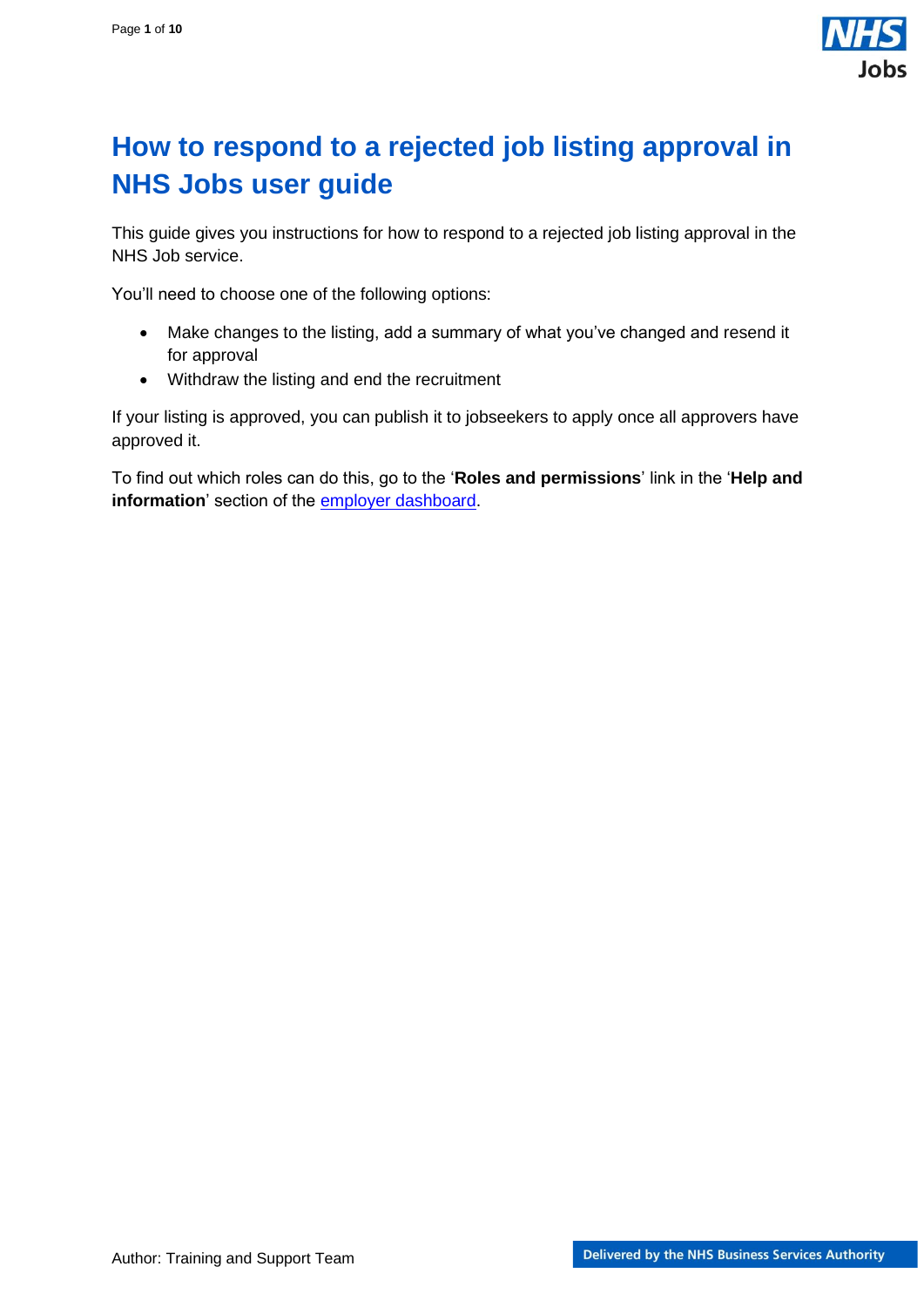# **Contents**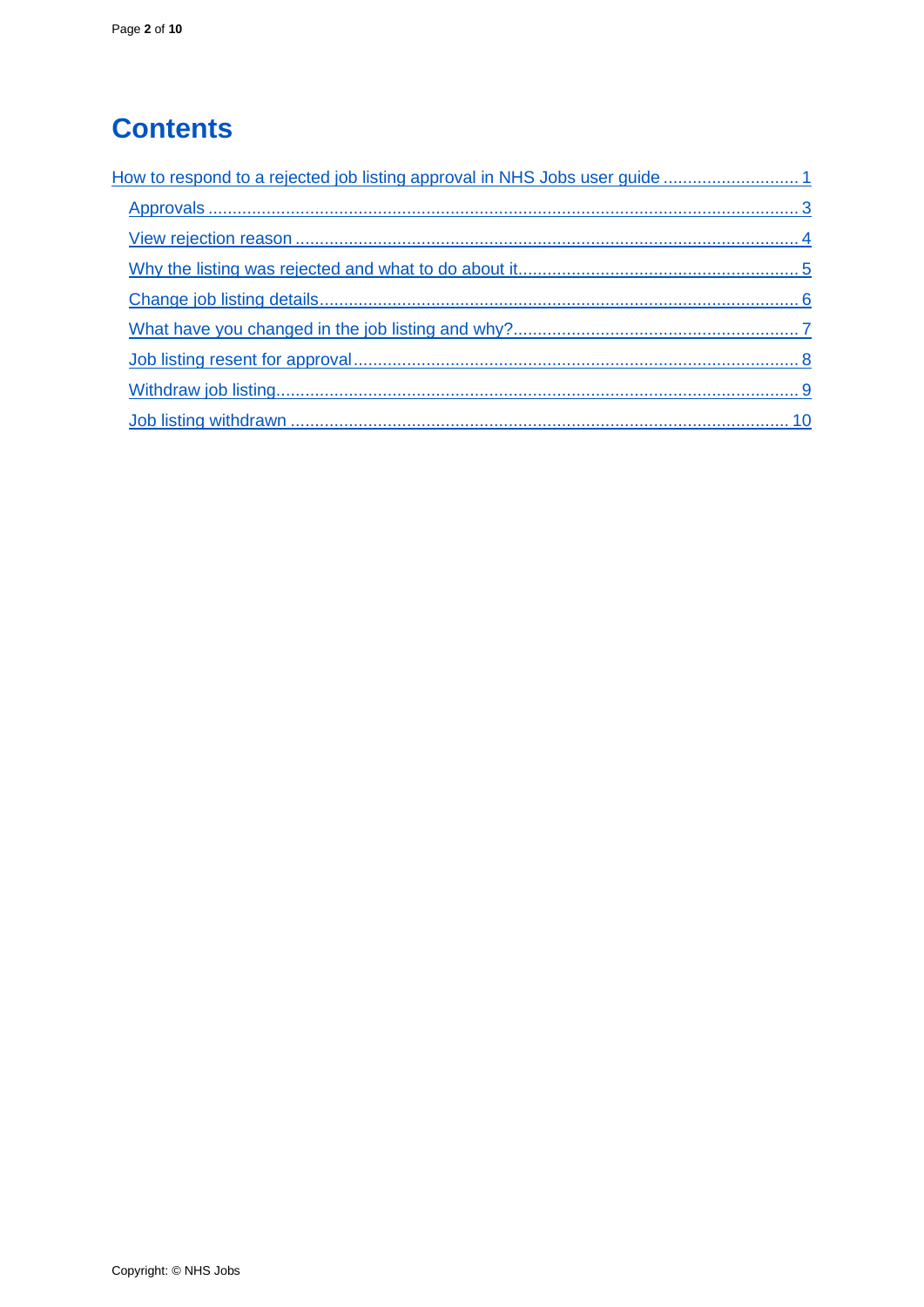## <span id="page-2-0"></span>**Approvals**

This page gives you instructions for how to access a job listing for approval.

**Important:** The employer dashboard view is of a 'Super user' role. In this example, there's 1 job listing to review.

To access a job listing for approval, complete the following step:

**1.** Select the '**Approvals'** link.

| <b>NHS</b><br>Jobs             |                           | You're viewing<br>Signed in as                                          | Change<br><b>Sign Out</b> |
|--------------------------------|---------------------------|-------------------------------------------------------------------------|---------------------------|
|                                |                           | Show tasks for all accounts                                             |                           |
| <b>Dashboard</b>               |                           | What you can do                                                         |                           |
| Tasks by stage                 | <b>Listings by user</b>   | <b>Create a job listing</b><br><b>Search for a listing</b>              |                           |
| Showing tasks for<br>All users | $\check{ }$               | <b>Search for an applicant</b>                                          |                           |
| <b>Draft</b>                   | 7 - on track 5, overdue 2 | <b>Manage the account</b>                                               |                           |
| <b>Approvals</b>               | 1                         | <b>Manage users</b><br>At risk applicants<br><b>Accredited logos</b>    |                           |
| <b>Published</b>               | 1                         | <b>Key performance indicators</b><br>(KPIs)<br><b>Approval settings</b> |                           |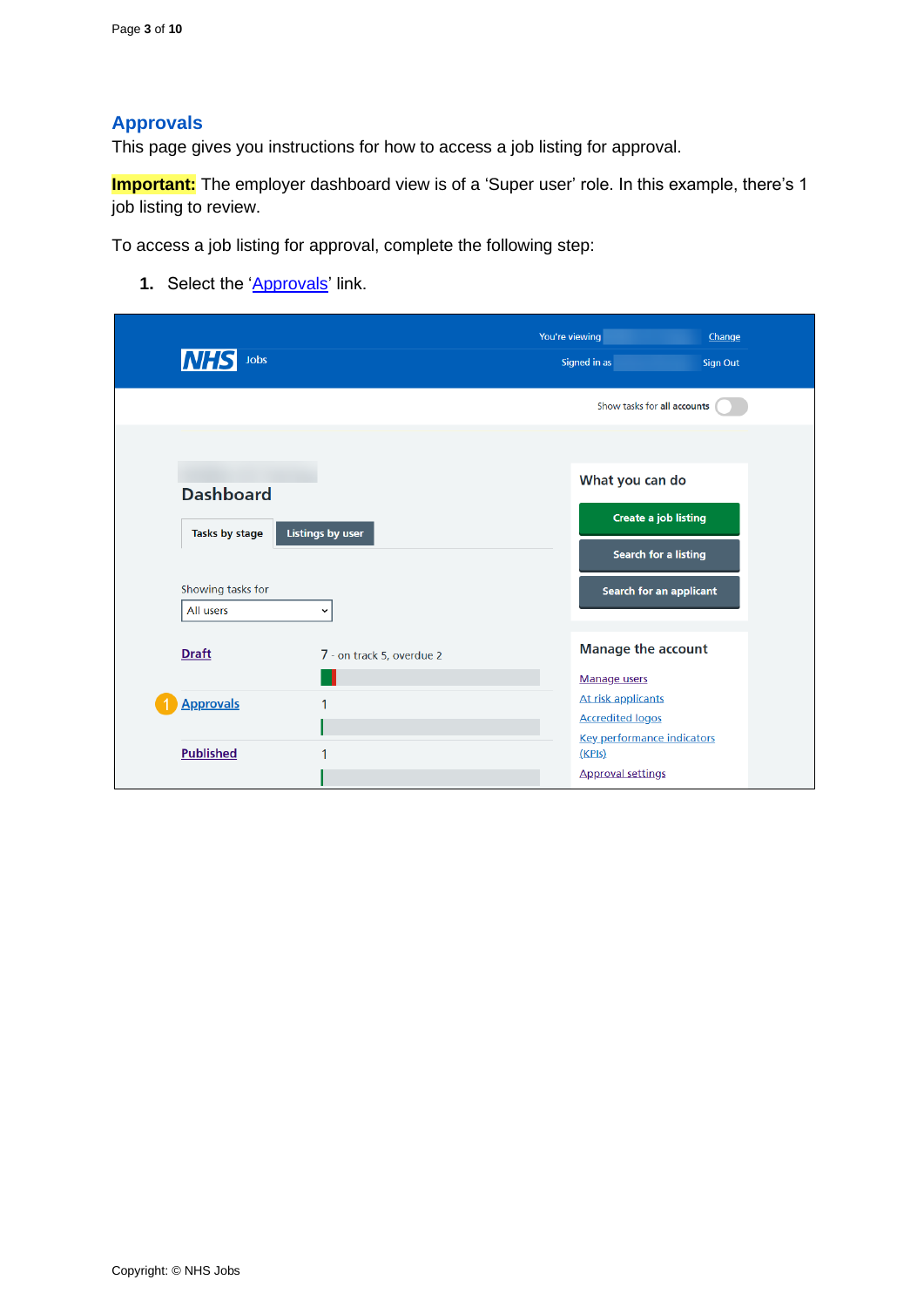# <span id="page-3-0"></span>**View rejection reason**

This page gives you instructions for how to view the rejection reason.

To view the rejection reason, complete the following step:

**1.** Select the ['View rejection reason'](#page-4-0) link.

| <b>NHS</b><br>Jobs                                                      |                                |                                           | You're viewing<br>Signed in as | Change<br>Sign Out          |
|-------------------------------------------------------------------------|--------------------------------|-------------------------------------------|--------------------------------|-----------------------------|
|                                                                         |                                |                                           |                                | Show tasks for all accounts |
| < Go back                                                               |                                |                                           |                                |                             |
| <b>Approvals</b>                                                        |                                |                                           |                                |                             |
| Showing tasks for<br>All users<br>$\check{~}$                           |                                |                                           |                                |                             |
| Showing tasks<br>All<br>$\checkmark$<br><b>Approvals</b>                |                                |                                           |                                |                             |
| <b>Job title</b>                                                        | <b>Deadline</b>                | <b>Approval not started</b>               | <b>Task</b>                    | What needs doing next       |
| <b>Training and Support Officer</b><br>Z0002-22-6437<br><b>INTERNAL</b> | 03 Nov 2022<br><b>ON TRACK</b> |                                           | Approval rejected              | View rejection reason       |
|                                                                         |                                |                                           |                                |                             |
| <b>Privacy policy</b><br><b>Terms and conditions</b>                    |                                | <b>Accessibility Statement</b><br>Cookies | How to create and publish jobs |                             |
|                                                                         |                                |                                           |                                |                             |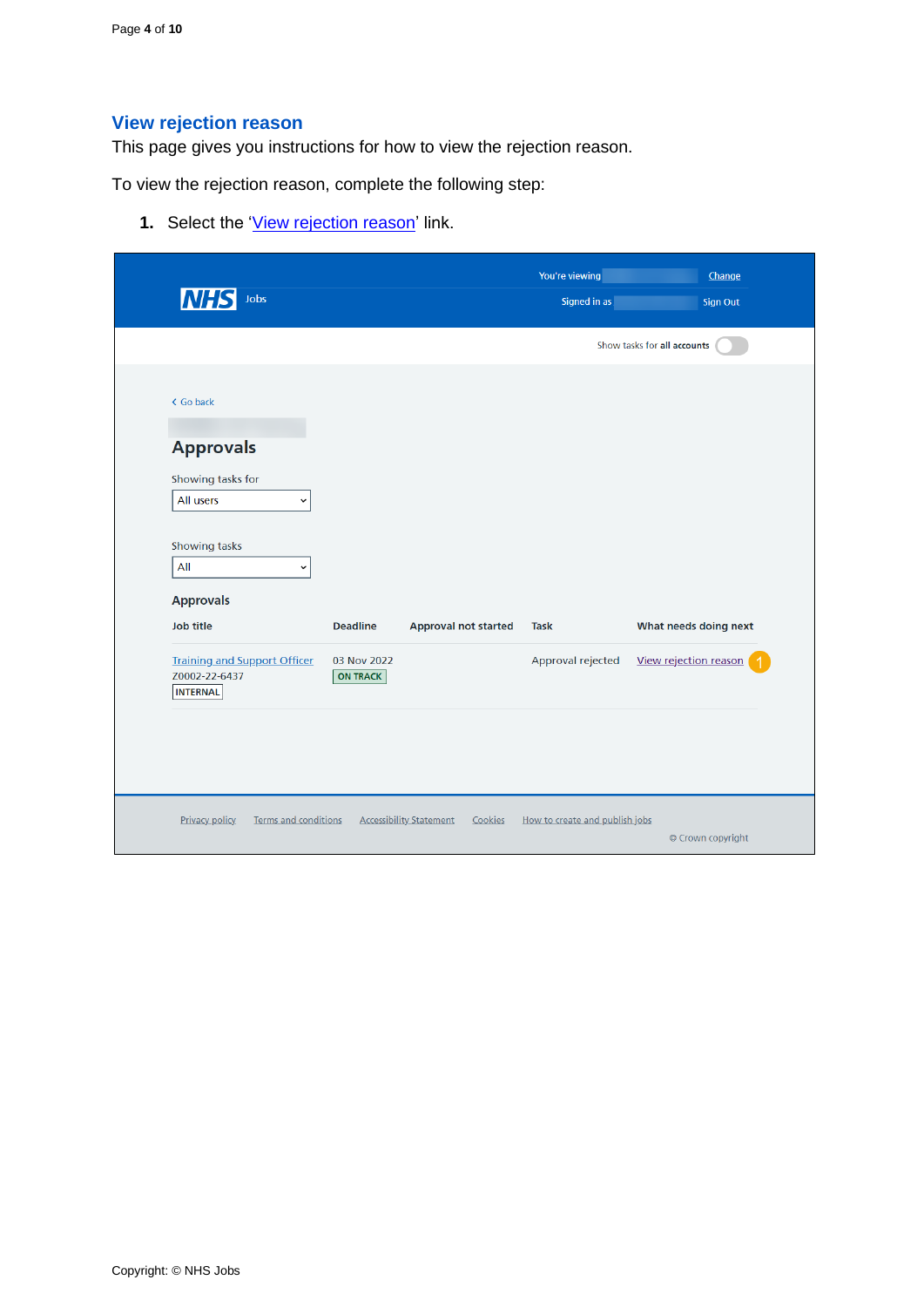#### <span id="page-4-0"></span>**Why the listing was rejected and what to do about it**

This page gives you instructions for how to check why the listing was rejected and what to do about it.

**Important:** The original rejection reason is shown. If you make changes to the job listing, you can resend it for approval. If you withdraw it, the recruitment is ended.

To make changes or withdraw the listing, complete the following steps:

- **1.** Select an answer:
	- ['Make changes to it](#page-5-0)
	- ['Withdraw it'](#page-8-0)
- **2.** Select the 'Continue' button.

| Jobs<br><b>NHS</b>                                                                                                                                                                                                                                                                                                                      | You're viewing<br>Signed in as | Change<br><b>Sign Out</b> |
|-----------------------------------------------------------------------------------------------------------------------------------------------------------------------------------------------------------------------------------------------------------------------------------------------------------------------------------------|--------------------------------|---------------------------|
| < Go back<br>Manage approvals<br>Why the listing was rejected and what to<br>do about it<br>(Service Improvement and Support Assistant)<br>rejected the listing by commenting:<br>Further changes need made to the job overview and person<br>specification.<br>What to do next<br>Make changes to it<br>Withdraw it<br><b>Continue</b> |                                |                           |
| <b>Privacy policy</b><br><b>Terms and conditions</b><br><b>Accessibility Statement</b><br>Cookies                                                                                                                                                                                                                                       | How to create and publish jobs | © Crown copyright         |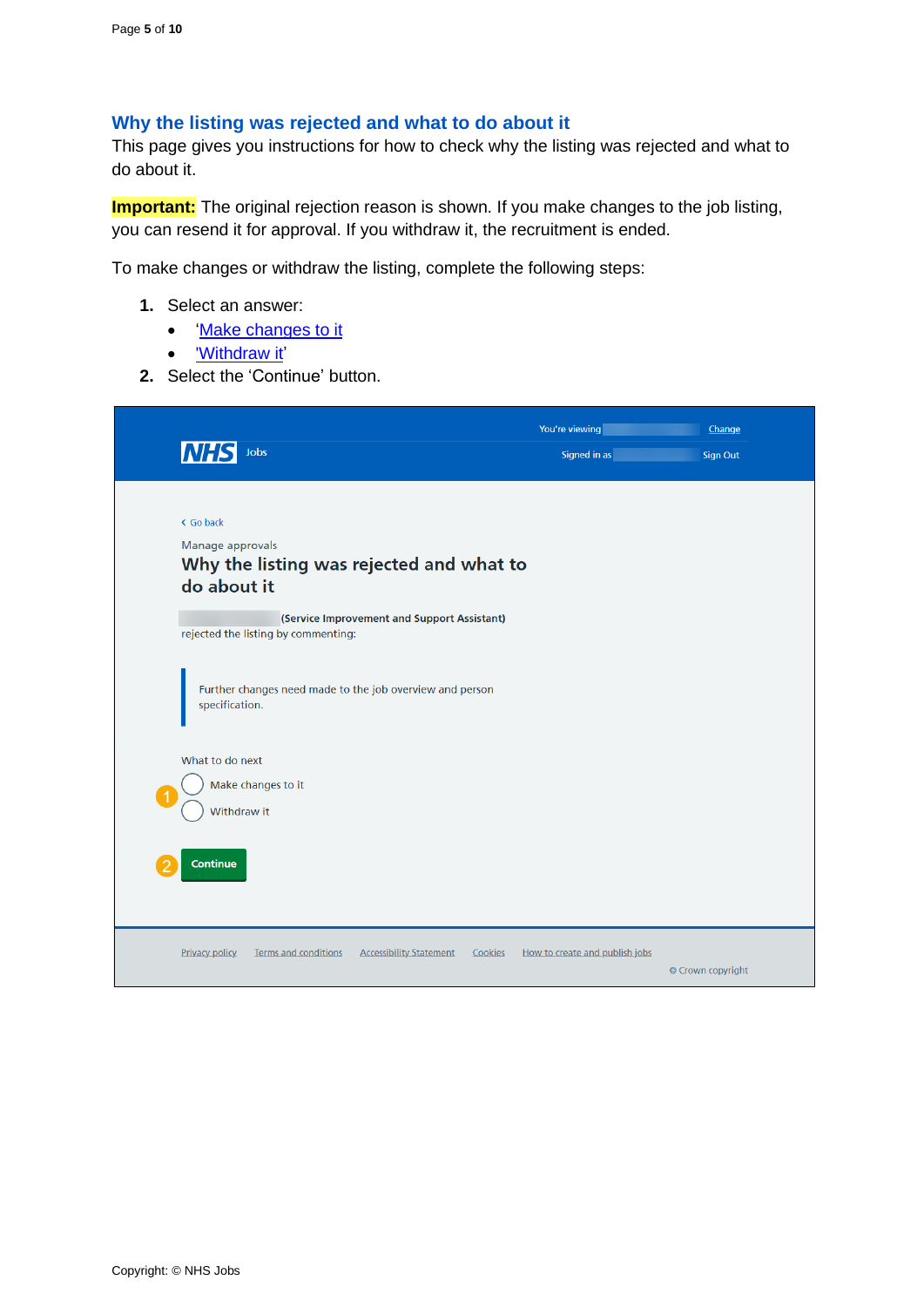#### <span id="page-5-0"></span>**Change job listing details**

This page gives you instructions for how to change your job listing details.

**Important:** You'll only see this page if you're making changes to the job listing and resending it for approval.

To change your job listing details, complete the following step:

**1.** Select a link.

|                                                                   | You're viewing   | Change          |
|-------------------------------------------------------------------|------------------|-----------------|
| Jobs                                                              | Signed in as     | <b>Sign Out</b> |
|                                                                   |                  |                 |
|                                                                   |                  |                 |
| <b>Training and Support Officer job listing</b>                   |                  |                 |
| <b>APPROVAL REJECTED</b><br>Reference no: Z0002-22-6070           |                  |                 |
| Job listing complete                                              |                  |                 |
| You have completed 12 of 12 sections.                             |                  |                 |
| Add the job title                                                 |                  |                 |
| Job title and reference number                                    | <b>COMPLETED</b> |                 |
| Add the details of the job                                        |                  |                 |
| About the job and pay                                             | <b>COMPLETED</b> |                 |
| Location                                                          | <b>COMPLETED</b> |                 |
| Contact details and closing date                                  | <b>COMPLETED</b> |                 |
| Add the job overview, job description and person<br>specification |                  |                 |
| Job overview                                                      | <b>COMPLETED</b> |                 |
| Job description                                                   | <b>COMPLETED</b> |                 |
| <b>Person specification</b>                                       | <b>COMPLETED</b> |                 |
| <b>Supporting documents</b>                                       | <b>COMPLETED</b> |                 |
| Add pre-application and additional application questions          |                  |                 |
| <b>Pre-application questions</b>                                  | <b>COMPLETED</b> |                 |
| <b>Additional application questions</b>                           | <b>COMPLETED</b> |                 |
| Add the recruitment team                                          |                  |                 |
| <b>Recruitment team</b>                                           | <b>COMPLETED</b> |                 |

**Tip:** This screenshot only shows the job details section of the 'Check your advert' page.

Go to the ['What have you changed in the job listing and why?'](#page-6-0) page.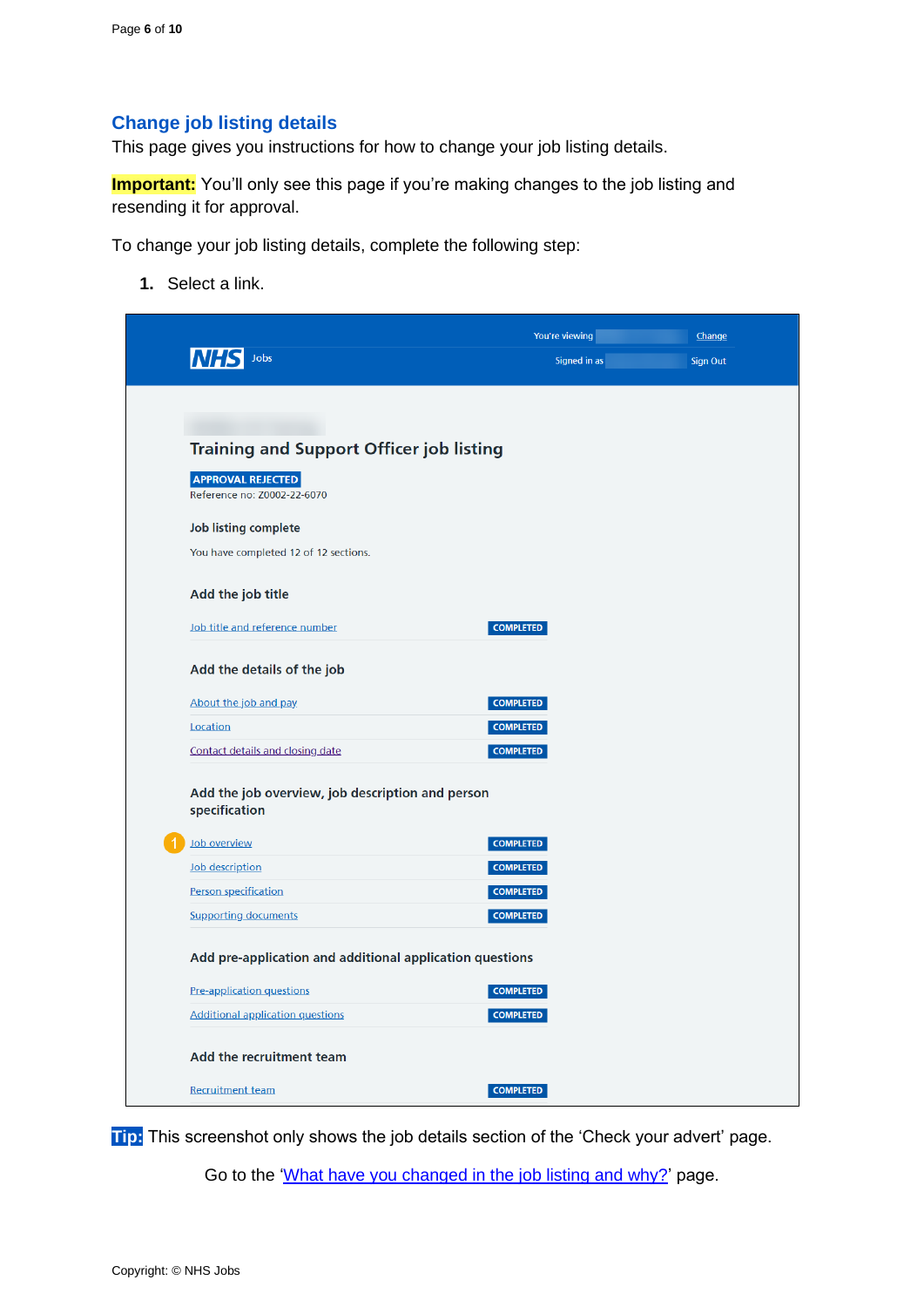#### <span id="page-6-0"></span>**What have you changed in the job listing and why?**

This page gives you instructions for how to add what you've changed in the job listing and why.

To add your reason and resend the listing for approval, complete the following steps:

- **1.** In the **blank** box, enter the details.
- **2.** Select the ['Resend for approval'](#page-7-0) button.

| What have you changed in the listing and why?<br>When the listing is re-sent for approval, your notes will be sent with it too.<br>They will be a reminder of why it was originally rejected. |                   |
|-----------------------------------------------------------------------------------------------------------------------------------------------------------------------------------------------|-------------------|
| As you're reusing information to create a new listing, make sure you<br>review all the information carefully.                                                                                 |                   |
| Edit the job listing before resending it for approval. You can also preview<br>the job advert (opens in a new tab)<br><b>Resend for approval</b>                                              |                   |
| Save and come back later                                                                                                                                                                      |                   |
| <b>Terms and conditions</b><br><b>Accessibility Statement</b><br><b>Privacy policy</b><br>Cookies<br>How to create and publish jobs                                                           | © Crown copyright |

**Tip:** This box and button is shown at the bottom of the 'Job listing' page.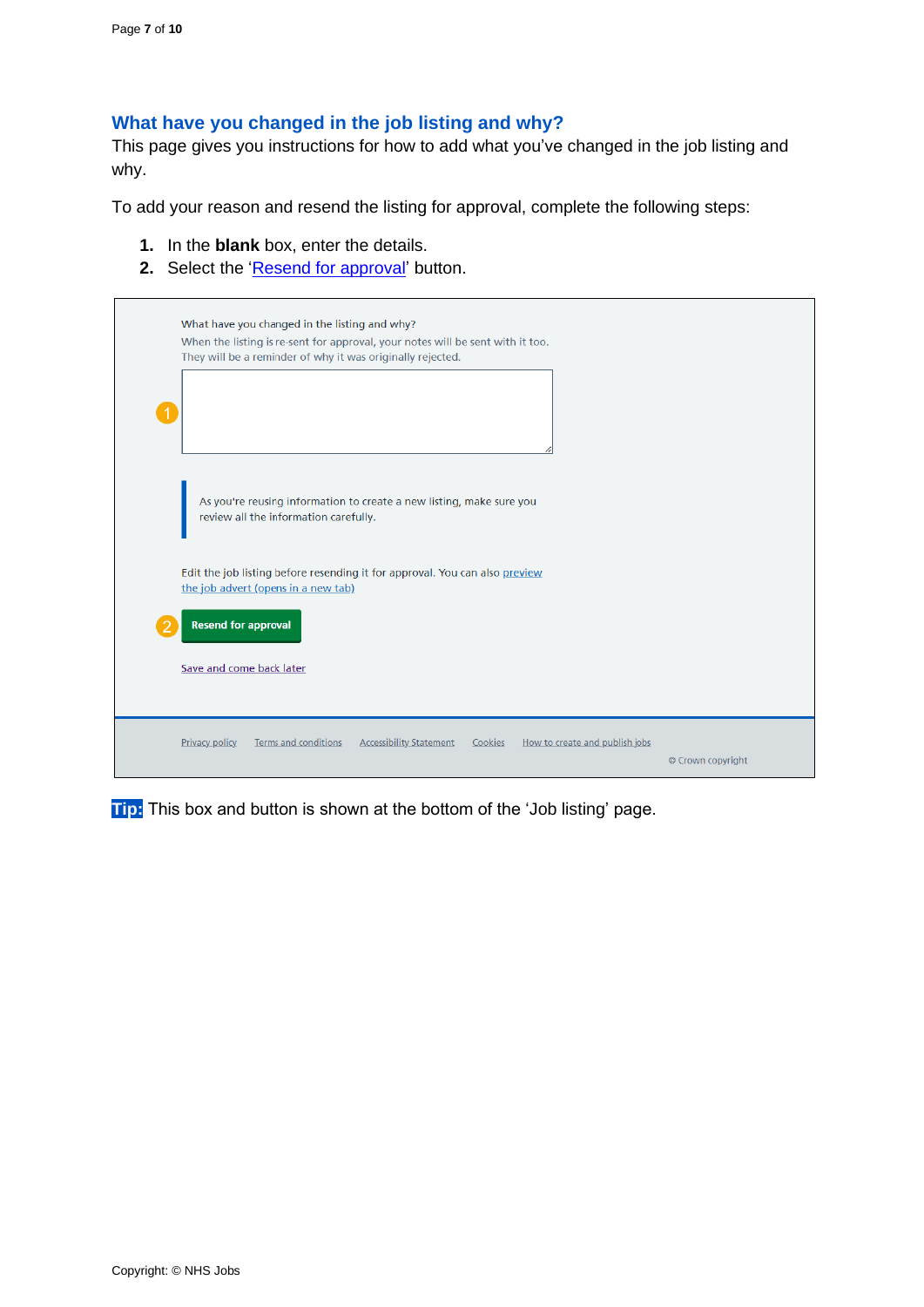#### <span id="page-7-0"></span>**Job listing resent for approval**

This page shows confirmation you've resent the job listing for approval.

**Important:** Your approvers receive an email along with the reasons why you've made changes to the listing. You'll receive an email when anyone approves your listing. When all your approvers have approved it, the listing can be published.

To go back to your dashboard, complete the following step:

**1.** Select the 'Go back to your dashboard' button.

|                                                                                                                               | You're viewing                 | Change            |
|-------------------------------------------------------------------------------------------------------------------------------|--------------------------------|-------------------|
| Jobs                                                                                                                          | Signed in as                   | <b>Sign Out</b>   |
|                                                                                                                               |                                |                   |
|                                                                                                                               |                                |                   |
| Job listing resent for<br>approval                                                                                            |                                |                   |
| The reference number is<br>Z0002-22-6070                                                                                      |                                |                   |
| We've emailed a prompt to your approvers along with the reasons why<br>you've made changes to the listing.                    |                                |                   |
| <b>What happens next</b>                                                                                                      |                                |                   |
| We'll email you when anyone approves your listing. When all your<br>approvers have approved it, the listing can be published. |                                |                   |
| Go back to your dashboard                                                                                                     |                                |                   |
|                                                                                                                               |                                |                   |
| <b>Privacy policy</b><br>Terms and conditions<br><b>Accessibility Statement</b><br>Cookies                                    | How to create and publish jobs | © Crown copyright |

You've resent the job listing for approval and reached the end of this user guide.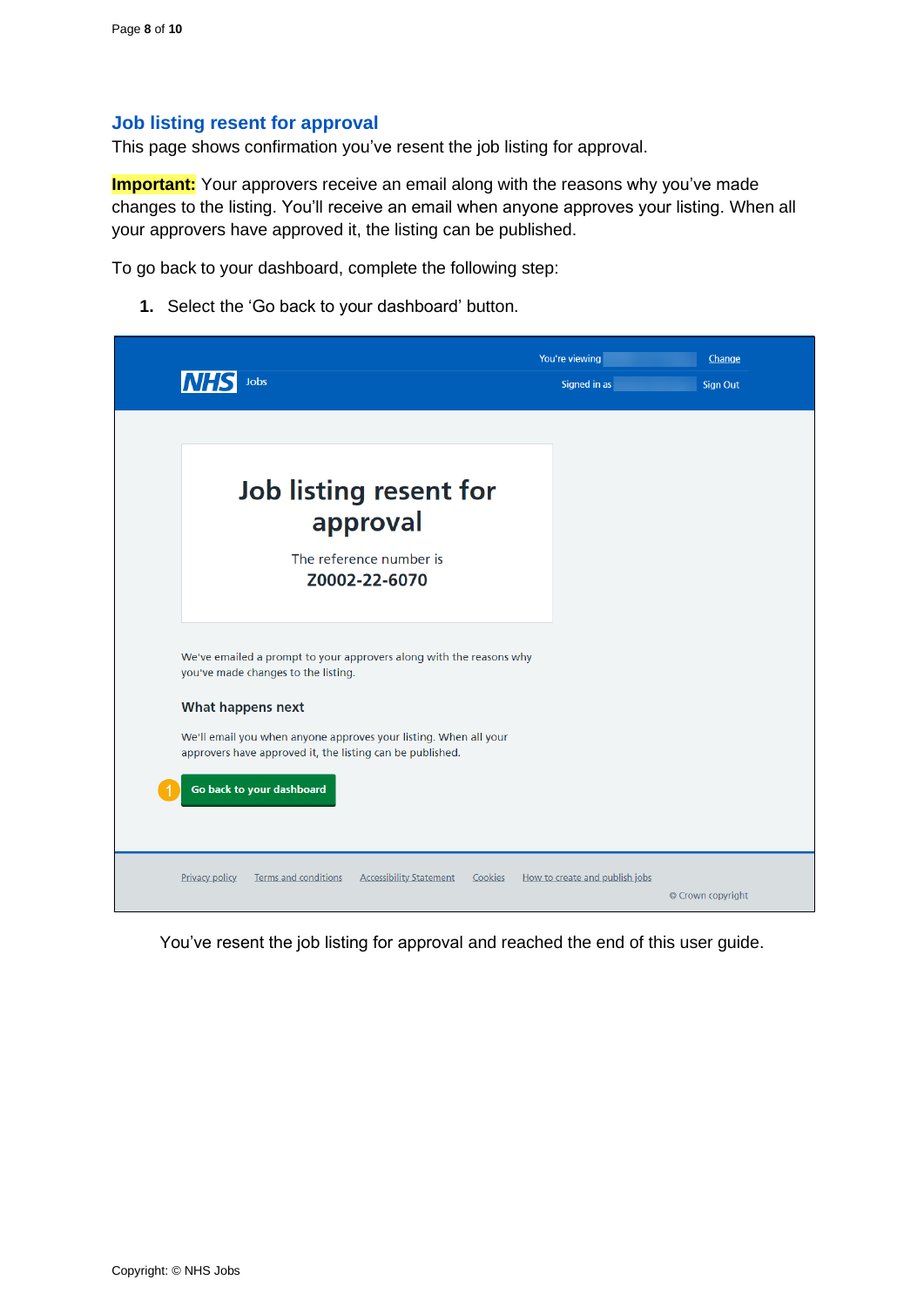## <span id="page-8-0"></span>**Withdraw job listing**

This page gives you instructions for how to confirm if you're sure you want to withdraw the job listing.

**Important:** You'll only see this page if you're withdrawing the job listing to end the recruitment.

To confirm if you're sure you want to withdraw the job listing, complete the following steps:

- **1.** Select an answer:
	- ['Yes'](#page-9-0)
	- ['No'](#page-4-0)
- **2.** Select the 'Save' button.

|                                                                            |                                           | You're viewing                 | Change            |
|----------------------------------------------------------------------------|-------------------------------------------|--------------------------------|-------------------|
| <b>NHS</b><br>Jobs                                                         |                                           | Signed in as                   | <b>Sign Out</b>   |
| < Go back<br>Manage approvals<br>Are you sure you want to withdraw the job |                                           |                                |                   |
| listing?                                                                   |                                           |                                |                   |
| <b>No</b><br>Yes                                                           |                                           |                                |                   |
| Save                                                                       |                                           |                                |                   |
| <b>Terms and conditions</b><br>Privacy policy                              | <b>Accessibility Statement</b><br>Cookies | How to create and publish jobs | © Crown copyright |